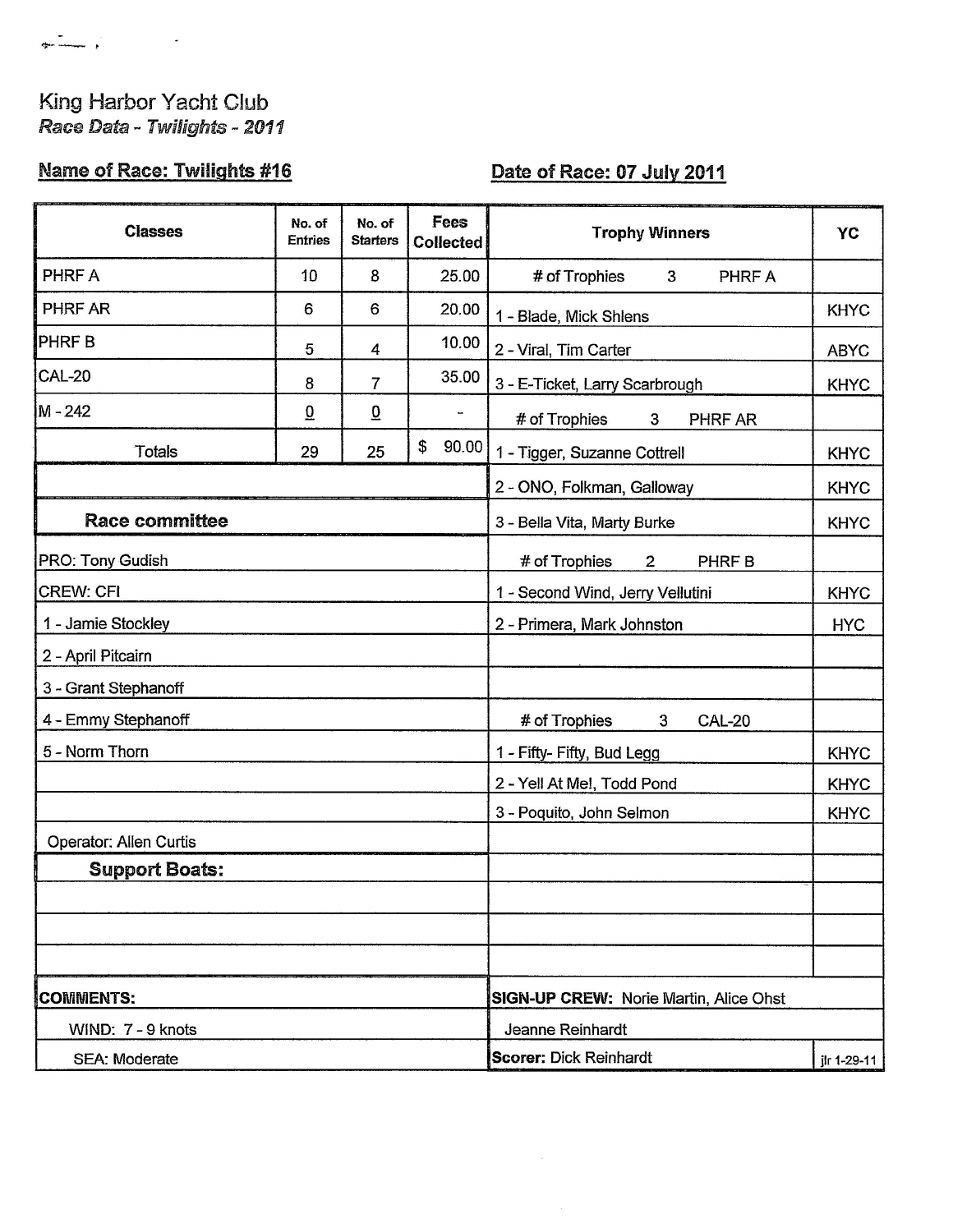|            |                  | Race Date: 7 Jul 2011  | Wind Speed: 7-9 knots              |               |                       | <b>PRO: Tony Gudish</b> |                          |                               |             |                  |
|------------|------------------|------------------------|------------------------------------|---------------|-----------------------|-------------------------|--------------------------|-------------------------------|-------------|------------------|
|            | Div<br>Rank      | <b>Boat Name</b>       | Sail No.                           | <b>Rating</b> | Finish<br><b>Time</b> | <b>Elapsed</b><br>Time  | Corrected<br><b>Time</b> | <b>Owner / Skipper</b>        | Club        | <b>Boat Type</b> |
| PHRF-A     |                  |                        | Time on Time / Start Time 18:20:00 |               |                       |                         |                          |                               |             |                  |
|            | 1                | Blade *                | 103                                | 39            | 19:01:17              | 00:41:17                | 00:45:34                 | <b>Mick Shlens</b>            | <b>KHYC</b> | Melges 30        |
|            | $\boldsymbol{2}$ | <b>Viral</b>           | <b>USA104</b>                      | 111           | 19:07:27              | 00:47:27                | 00:46:40                 | Tim Carter                    | <b>ABYC</b> | Viper 640        |
|            | 3                | E-ticket               | 184                                | 96            | 19:08:21              | 00:48:21                | 00:48:39                 | Larry Scarbrough              | <b>KHYC</b> | Melges 24        |
|            | 4                | Huckleberry 2 * NS     | 15                                 | 68            | 19:08:00              | 00:48:00                | 00:50:29                 | Jim Murrell                   | <b>KHYC</b> | Farr 30          |
|            | 5                | <b>Janian</b>          | 56550                              | 138           | 19:13:34              | 00:53:34                | 00:50:36                 | Mark Keller                   | <b>PSSA</b> | <b>SC27</b>      |
|            | 6                | <b>Flying Dutchman</b> | 87027                              | 93            | 19:10:30              | 00:50:30                | 00:51:03                 | <b>Jason Herring</b>          | <b>KHYC</b> | Hobie 33         |
|            | 7                | No Way !! $*$          | 28124                              | 138           | 19:14:40              | 00:54:40                | 00:51:39                 | Don Souther                   | <b>KHYC</b> | $B-25$           |
| <b>DNC</b> | 9                | <b>Wooly Bully</b>     | 51044                              |               |                       |                         |                          | <b>Wes Huston</b>             | <b>KHYC</b> | Farr 40          |
| <b>DNC</b> | 9                | Velociraptor*          | 46470                              |               |                       |                         |                          | <b>Wilfred Poiesz</b>         | <b>KHYC</b> | <b>B25</b>       |
| <b>DNC</b> | 9                | Gimme Shelter*         | 7800                               |               |                       |                         |                          | Vitti Jackson                 | <b>KHYC</b> | Martin 243       |
| <b>DNC</b> | 9                | Gimme Shelter*         | 7800                               |               |                       |                         |                          | Vitti Jackson                 | <b>KHYC</b> | Martin 243       |
| <b>DNC</b> | 9                | Dark & Stormy **       | 129                                |               |                       |                         |                          | Alicia Minana                 | <b>KHYC</b> | Henderson30      |
| <b>DNC</b> | 9                | <b>Bullitt</b>         | 74295                              |               |                       |                         |                          | Mike Kaminskas                | <b>KHYC</b> | Mt Gay 30        |
| <b>DNC</b> | 9                | Lucky                  | 35012                              |               |                       |                         |                          | Roger O'Conner/ Vitti Jackson | <b>KHYC</b> | OD 35            |
| <b>DNF</b> | 9                | <b>Calais</b>          | 46575                              | 72            |                       |                         |                          | <b>Jerry Hunter</b>           | <b>KHYC</b> | Dencho 33        |
| PHRF-A(R)  |                  |                        | Time on Time / Start Time 18:25:00 |               |                       |                         |                          |                               |             |                  |
|            | 1                | Tigger (ar)            | 42757                              | 84            | 19:24:34              | 00:59:34                | 01:01:04                 | <b>Suzanne Cottrell</b>       | <b>KHYC</b> | <b>J33</b>       |
|            | $\boldsymbol{2}$ | <b>ONO</b>             | 32551                              | 48            | 19:22:15              | 00:57:15                | 01:02:14                 | Mark Folkman                  | <b>KHYC</b> | Olson 40         |
|            | 3                | Bella Vita (ar)        | 56136                              | 81            | 19:26:49              | 01:01:49                | 01:03:41                 | <b>Marty Burke</b>            | <b>KHYC</b> | Beneteau 36-7    |
|            | 4                | <b>Priorities</b> *    | 87309                              | 96            | 19:29:17              | 01:04:17                | 01:04:41                 | <b>Bob Cole</b>               | <b>KHYC</b> | Olson 30         |
|            | 5                | Sidekick * (ar)        | 42301                              | 75            | 19:28:14              | 01:03:14                | 01:05:46                 | <b>Bill Webster</b>           | <b>KHYC</b> | $J-37$           |
|            | 6                | <b>Nitro</b>           | 97626                              | 84            | 19:30:41              | 01:05:41                | 01:07:20                 | John Messenger/ Al Castillion | <b>KHYC</b> | J33              |

## **2011 Twilights at KHYC # 16**

**King Harbor Yacht Club**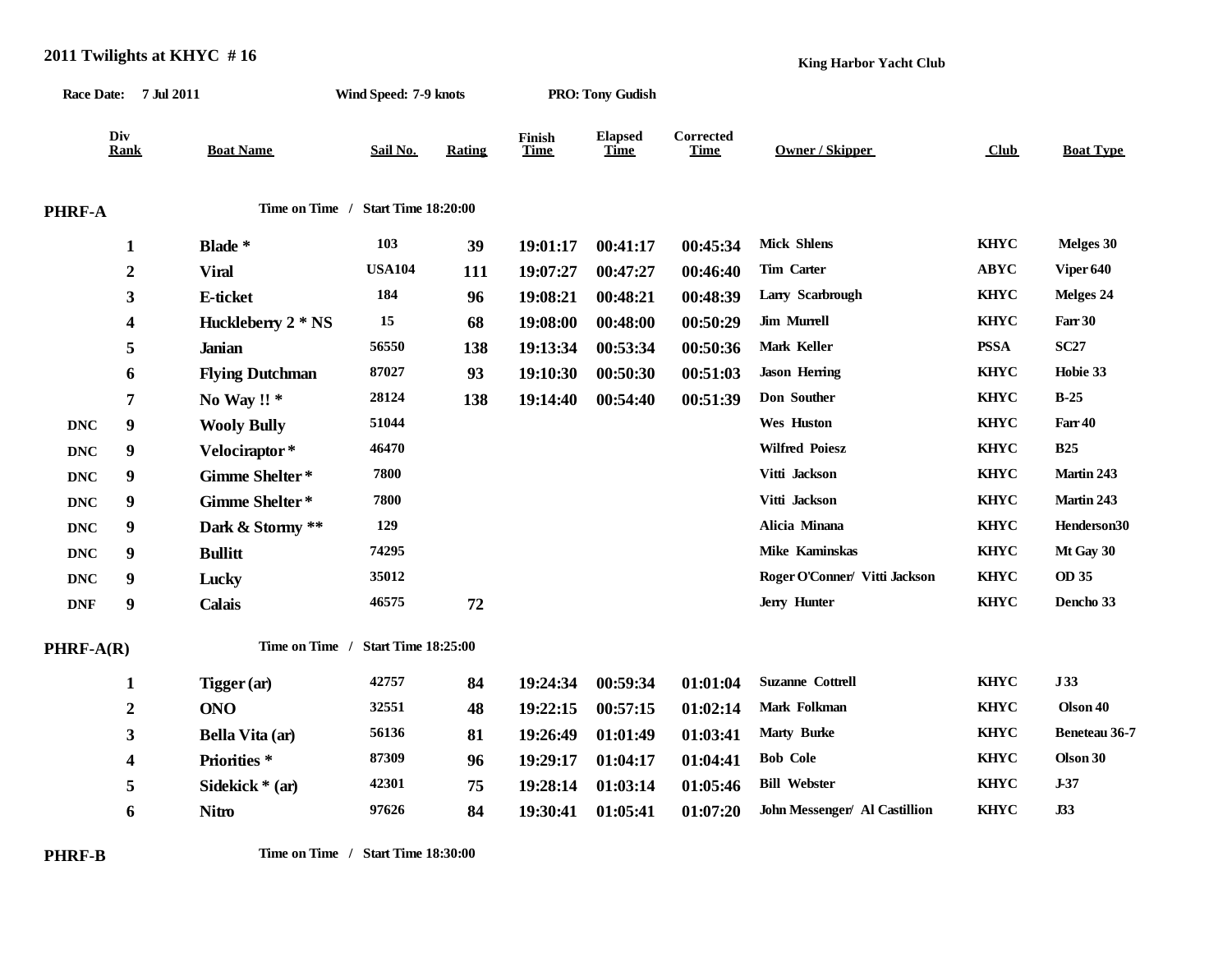|                |                  |                         | 97668      |     |          |          |          |                             | <b>KHYC</b> | <b>Cal 25</b>      |
|----------------|------------------|-------------------------|------------|-----|----------|----------|----------|-----------------------------|-------------|--------------------|
|                | $\mathbf{1}$     | <b>Second Wind*</b>     |            | 222 | 19:44:10 | 01:14:10 | 01:02:27 | Jerry Vellutini             |             |                    |
|                | $\boldsymbol{2}$ | Primera                 | 27871      | 144 | 19:37:23 | 01:07:23 | 01:03:07 | Mark Johnston               | <b>HYC</b>  | Col 30             |
|                | $\mathbf{3}$     | <b>True Blue</b>        | 97624      | 150 | 19:40:30 | 01:10:30 | 01:05:28 | Udo Kolter                  | <b>KHYC</b> | Martin 242         |
|                | 4                | <b>Proper Lady</b>      | 57935      | 204 | 19:47:07 | 01:17:07 | 01:06:29 | <b>Bob Cash</b>             | <b>KHYC</b> | <b>Islander 32</b> |
| <b>DNC</b>     | 5                | <b>True Blue</b>        | 97264      |     |          |          |          | Doug Laurin                 | <b>KHYC</b> | Martin 242         |
| <b>DNC</b>     | 5                | <b>Nina</b>             | 37764      |     |          |          |          | Rafael Femandez             | <b>KHYC</b> | Hunter 30          |
| $\mathbf{DNC}$ | 5                | <b>New Channels</b>     | 100        |     |          |          |          | Kolter/ Butterworth         | <b>KHYC</b> | Martin 242         |
| $\mathbf{DNC}$ | 5                | <b>Midnight Run</b>     | 56782      |     |          |          |          | John Dean                   | <b>KHYC</b> | Catalin 320        |
| $\mathbf{DNC}$ | 5                | Impulsive *             | 33815      |     |          |          |          | John Ellingwood             | <b>RBYC</b> | <b>Impulse 26</b>  |
| <b>DNC</b>     | 5                | <b>Bella Luna</b>       | 47595      |     |          |          |          | Gino Polizzotto             | <b>KHYC</b> | Ranger 28          |
| <b>DNC</b>     | 5                | Primera                 | 27871a     |     |          |          |          | Mark Johnston               | <b>HYC</b>  | <b>Col 30</b>      |
| <b>DNC</b>     | 5                | <b>Fly Away</b>         | 97228      |     |          |          |          | Jeff Butterworth            | <b>KHYC</b> | Martin 242         |
| <b>DNC</b>     | 5                | Pau Hana                | 46522      |     |          |          |          | <b>Brandon Folkman</b>      |             | Martin 242         |
| <b>DNC</b>     | 5                | <b>Bad Wolf*</b>        | 97321      |     |          |          |          | Len Abbeduto                | <b>KHYC</b> | Martin 242         |
| <b>DNC</b>     | 5                | <b>True Blue</b>        | 97228      |     |          |          |          | Julie Coll                  |             | Martin 242         |
| <b>DNC</b>     | 5                | Ellis Island            | 1172       |     |          |          |          | <b>Casey Schilling</b>      | <b>BYC</b>  | Catalina 34        |
| <b>DNC</b>     | 5                | Ellis Island*           | 1172       |     |          |          |          | <b>Casey Schilling</b>      | <b>BYC</b>  | Catalina 34        |
| $\mathbf{DNC}$ | 5                | <b>Fly Away</b>         | 97228      |     |          |          |          | <b>Brandon Folkman</b>      | <b>KHYC</b> | Martin 242         |
| <b>DNC</b>     | 5                | <b>New Channels</b>     | <b>100</b> |     |          |          |          | <b>Brian Cotrell</b>        | <b>KHYC</b> | Martin 242         |
| $\mathbf{DNC}$ | 5                | <b>Proper Lady - NS</b> | 57935      |     |          |          |          | <b>Bob Cash</b>             | <b>KHYC</b> | <b>Islander 32</b> |
| $\mathbf{DNC}$ | 5                | <b>Impulsive * NS</b>   | 33815      |     |          |          |          | <b>Patrick Schuss</b>       | <b>RBYC</b> | <b>Impulse 26</b>  |
| <b>Cal 20</b>  |                  | <b>One Design</b>       |            |     |          |          |          |                             |             |                    |
|                | $\mathbf{1}$     | <b>Fifty/Fifty</b>      | 50         |     |          |          |          | <b>Bud Legg</b>             | LAYC        | <b>Cal 20</b>      |
|                | $\boldsymbol{2}$ | Yell At Me!             | 1079       |     |          |          |          | <b>Rupert Nuttall-Smith</b> | <b>KHYC</b> | <b>Cal 20</b>      |
|                | 3                | Poquito                 | 1092       |     |          |          |          | John Selman                 | <b>KHYC</b> | <b>Cal 20</b>      |
|                | 4                | Lilikoi Pie             | 36         |     |          |          |          | <b>Bob Perpall</b>          | <b>KHYC</b> | <b>Cal 20</b>      |
|                | 5                | <b>Brew Ha Ha</b>       | 15c        |     |          |          |          | Mark Kranz                  | <b>KHYC</b> | <b>Cal 20</b>      |
|                | 6                | M3                      | 370        |     |          |          |          | <b>Brenda Wemptner</b>      | <b>KHYC</b> | <b>Cal 20</b>      |
|                | 7                | <b>Silver Wings</b>     | 546        |     |          |          |          | Chris Morris                | <b>KHYC</b> | <b>Cal 20</b>      |
| <b>DNC</b>     | 8                | Honu <sup>*</sup>       | 1559       |     |          |          |          | Lindquist/ Mayol            | <b>KHYC</b> | <b>Cal 20</b>      |
| <b>DNC</b>     | 8                | <b>Escape Torce</b>     | 358        |     |          |          |          | <b>Barry Hamilton</b>       | <b>KHYC</b> | <b>Cal 20</b>      |
|                |                  |                         |            |     |          |          |          |                             |             |                    |